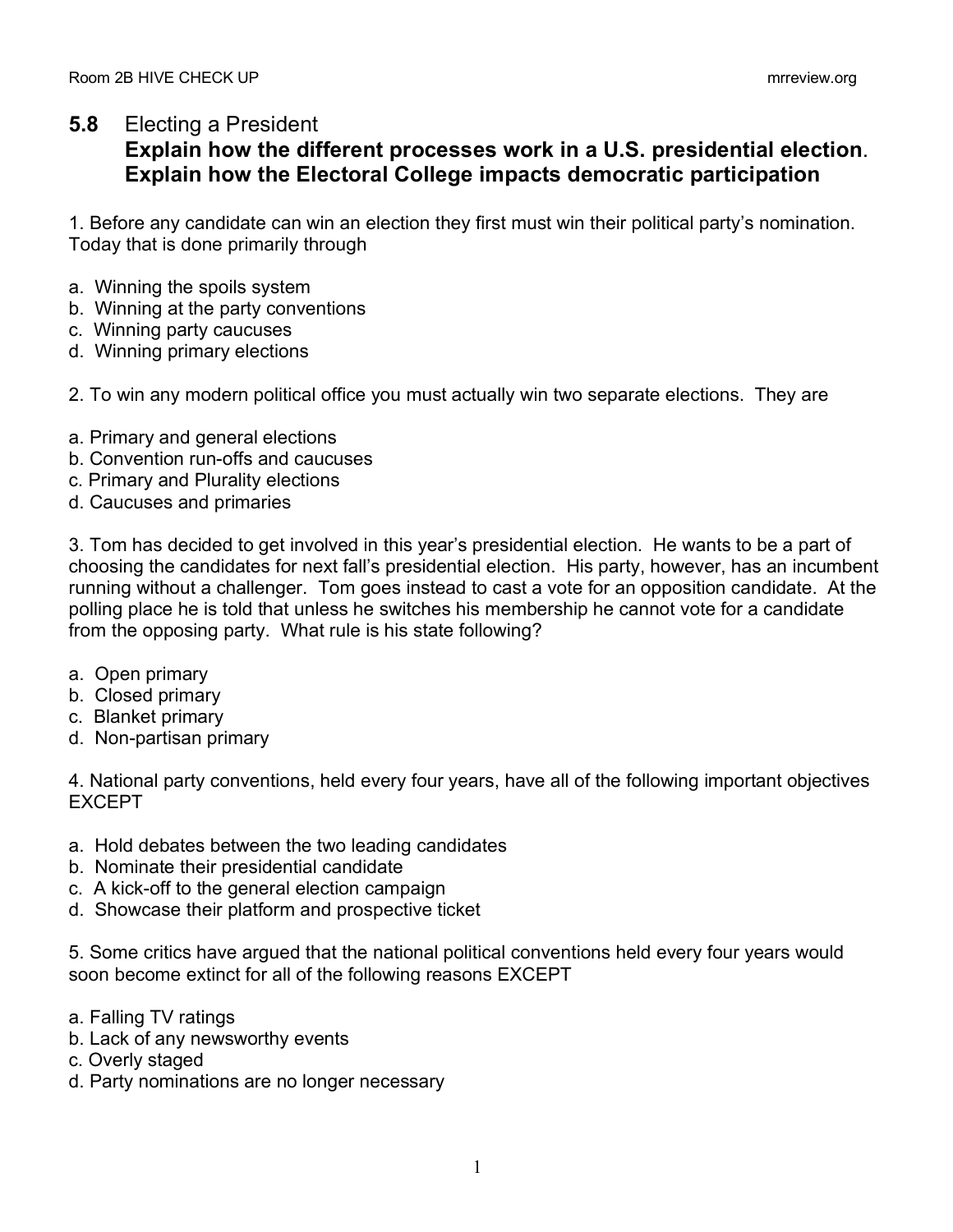6. Early primaries and caucuses in a national presidential campaign play a disproportionate role. The influence of these early primaries and caucuses is called "frontloading." The two states that traditionally frontload their primaries and caucuses are

- a. Iowa and Nevada
- b. Iowa and New Hampshire
- c. New Hampshire and Nevada
- d. Minnesota and New Mexico

7. What kind of election is meant to choose candidates?

- a. Primary
- b. General
- c. Presidential
- d. Midterm

8. All of the following could be expected at a party national convention EXCEPT

- a. Selection of presidential nominee
- b. Selection of vice-president nominee
- c. Selection of Congressional leaders
- d. Promotional ads for party nominee

9. What is it called when only registered party members can participate in selecting a party nominee?

- a. Open primary
- b. Closed primary
- c. General election
- d. Organized primary

10. The national political party conventions held every four years allow every day citizens a voice in the presidential selection process. As with the Founding Fathers, so too today's political party leaders have built in a protection against the fickleness of public opinion. Both parties include these delegates at their conventions to protect against possible mistakes made by the rank and file.

- a. Base delegates
- b. Super delegates
- c. Partisan delegates
- d. Plurality delegates

11. The modern campaign can be characterized in all of the following ways EXCEPT

- a. Longer
- b. More expensive
- c. Higher voter turnout
- d. More democratic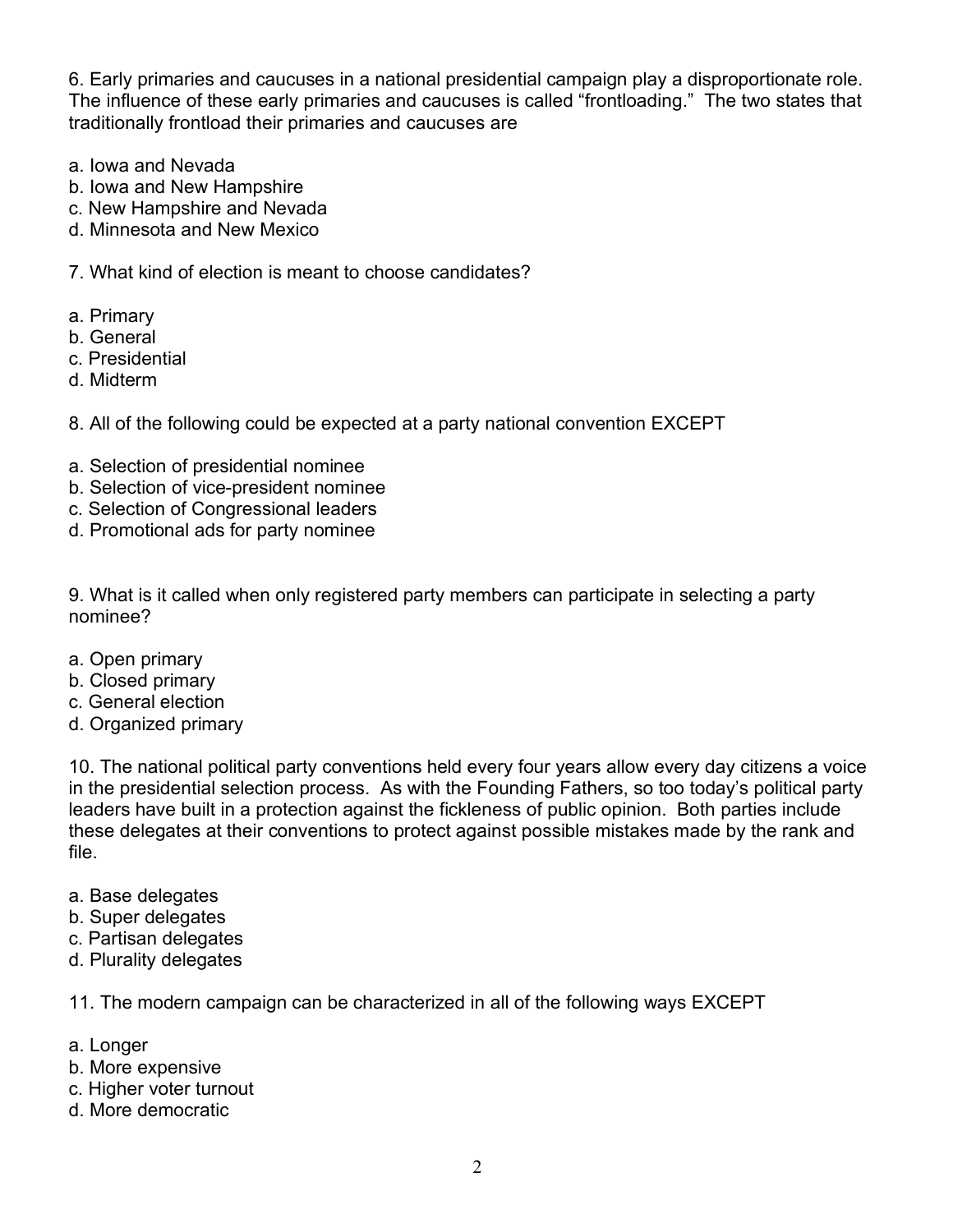12. This institution was created to provide a filter between the direct votes of citizens and the selection of our chief executive

- a. Free media
- b. Electoral College
- c. Political parties
- d. State referendums

13. The Electoral College is the means by which we indirectly elect the president of the United States. The Electoral College is comprised of 538 votes. How many votes are necessary to win in the Electoral College?

- a. 538
- b. 356
- c. 270
- d. Most votes wins

14. When assessing the Electoral College it becomes apparent that large amounts of campaign resources are applied in bellwether states. Why?

- a. These are the few competitive states
- b. These are the home states of the candidates
- c. These are the few states with the highest media costs
- d. These are the most populated states

15. You must win 270 of the 538 electoral votes to become president. If no candidate wins a simple majority in the Electoral College how is our next president chosen?

- a. Supreme Court
- b. Run-off election
- c. Vote by state governors
- d. House of Representatives

16. All of the following make it difficult to reform the Electoral College EXCEPT

- a. Elites increasingly would like to see the Electoral College changed
- b. Most likely would require a constitutional amendment
- c. No clear consensus exists on an alternative
- d. Key battleground states would hate to lose the attention they receive

17. Look at the following data set and determine the most likely Electoral College outcome for the states provided. [For each state listed their total Electoral College vote is in parenthesis].

| 2012 Results   |           | Votes for Obama Votes for Romney |
|----------------|-----------|----------------------------------|
| Illinois (20)  | 3,019,512 | 2,131,216                        |
| Indiana (11)   | 1,152,887 | 1,420,543                        |
| lowa $(6)$     | 822,544   | 730,617                          |
| Wisconsin (10) | 1,620,985 | 1,407,966                        |